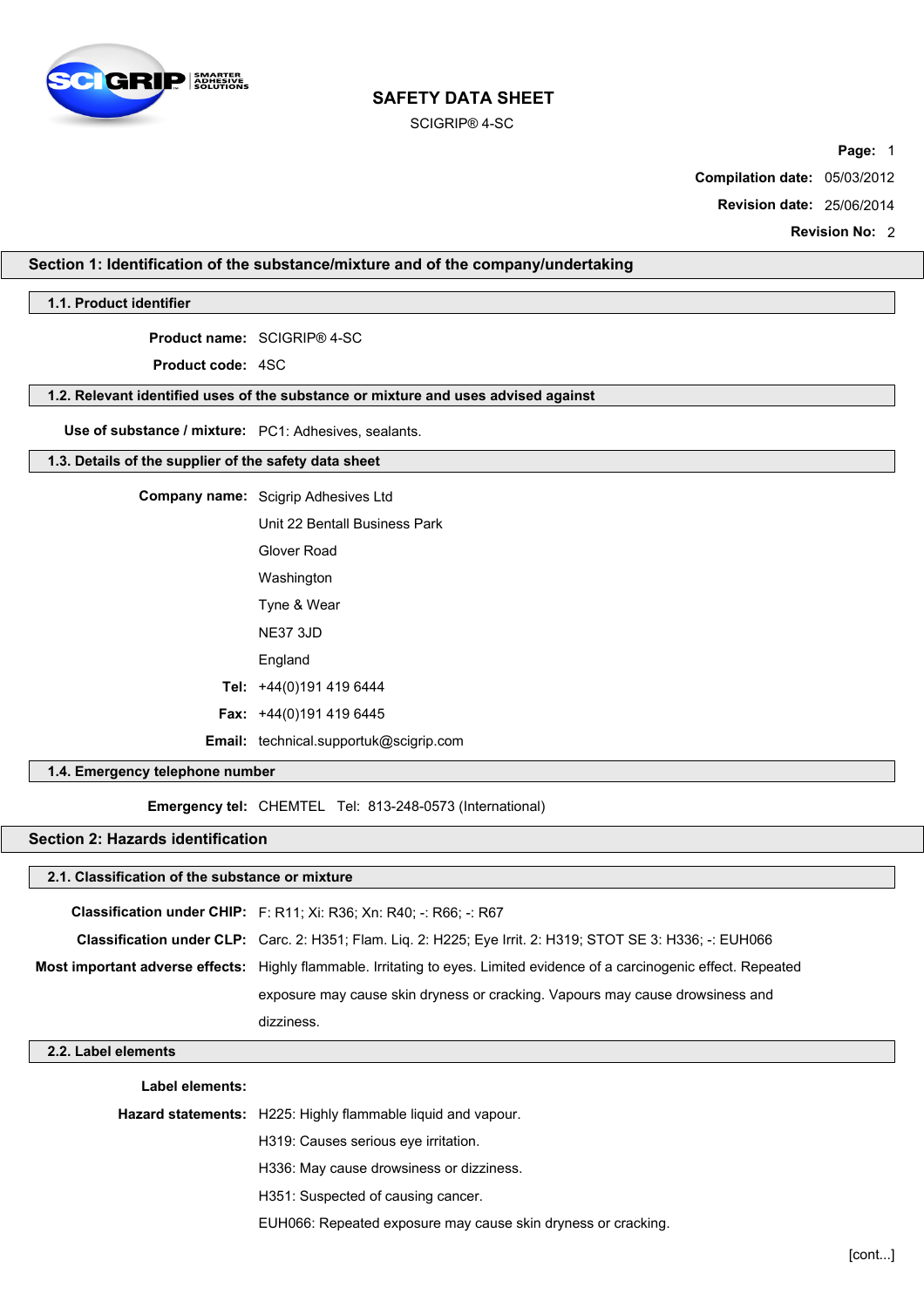SCIGRIP® 4-SC

**Signal words:** Danger **Hazard pictograms:** GHS02: Flame GHS07: Exclamation mark GHS08: Health hazard **Precautionary statements:** P210: Keep away from heat, hot surfaces, sparks, open flames and other ignition sources. No smoking. P260: Do not breathe vapours. P264: Wash hands thoroughly after handling. P280: Wear protective gloves/protective clothing/eye protection/face protection. P302+350: IF ON SKIN: Gently wash with plenty of soap and water. P304+340: IF INHALED: Remove person to fresh air and keep comfortable for breathing. P305+351+338: IF IN EYES: Rinse cautiously with water for several minutes. Remove contact lenses, if present and easy to do. Continue rinsing. P308+313: IF exposed or concerned: Get medical advice/attention. **Label elements under CHIP: Hazard symbols:** Highly flammable. Harmful. **Risk phrases:** R11: Highly flammable. R36: Irritating to eyes. R40: Limited evidence of a carcinogenic effect. R66: Repeated exposure may cause skin dryness or cracking. R67: Vapours may cause drowsiness and dizziness. **Safety phrases:** S36/37: Wear suitable protective clothing and gloves. **2.3. Other hazards Other hazards:** In use, may form flammable / explosive vapour-air mixture. **PBT:** This product is not identified as a PBT/vPvB substance.

# **Section 3: Composition/information on ingredients**

**3.2. Mixtures**

**Page:** 2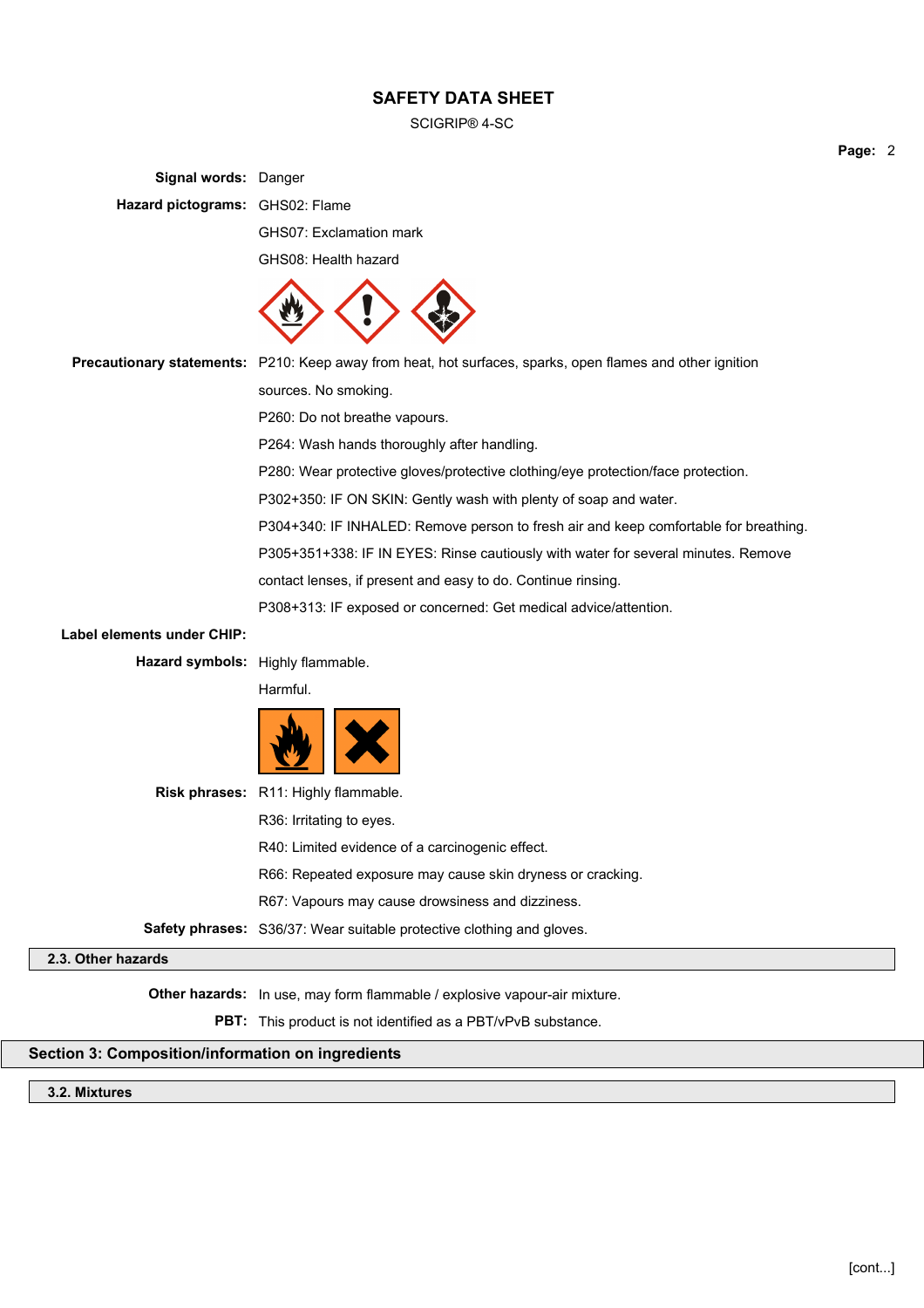SCIGRIP® 4-SC

#### **Hazardous ingredients:**

#### DICHLOROMETHANE

| <b>CAS</b><br><b>EINECS</b>                                                                |                                                                                                        |         | <b>CHIP Classification</b>        | <b>CLP Classification</b>                                             | Percent |  |
|--------------------------------------------------------------------------------------------|--------------------------------------------------------------------------------------------------------|---------|-----------------------------------|-----------------------------------------------------------------------|---------|--|
|                                                                                            | 200-838-9                                                                                              | 75-09-2 | Xn: R40                           | Carc. 2: H351                                                         | 50-70%  |  |
|                                                                                            | <b>METHYL ACETATE</b>                                                                                  |         |                                   |                                                                       |         |  |
|                                                                                            | 201-185-2                                                                                              | 79-20-9 | $F: R11; Xi: R36; -: R66; -: R67$ | Flam. Lig. 2: H225; Eye Irrit. 2: H319;<br>STOT SE 3: H336; -: EUH066 | 30-50%  |  |
|                                                                                            | Section 4: First aid measures                                                                          |         |                                   |                                                                       |         |  |
|                                                                                            | 4.1. Description of first aid measures                                                                 |         |                                   |                                                                       |         |  |
|                                                                                            | Skin contact: Remove all contaminated clothes and footwear immediately unless stuck to skin.           |         |                                   |                                                                       |         |  |
| Drench the affected skin with running water for 10 minutes or longer if substance is still |                                                                                                        |         |                                   |                                                                       |         |  |
| on skin. Consult a doctor.                                                                 |                                                                                                        |         |                                   |                                                                       |         |  |
| <b>Eye contact:</b> Bathe the eye with running water for 15 minutes. Consult a doctor.     |                                                                                                        |         |                                   |                                                                       |         |  |
|                                                                                            | Ingestion: Wash out mouth with water. Do not induce vomiting. If conscious, give half a litre of water |         |                                   |                                                                       |         |  |
|                                                                                            | to drink immediately. Consult a doctor.                                                                |         |                                   |                                                                       |         |  |
|                                                                                            | <b>Inhalation:</b> Remove casualty from exposure ensuring one's own safety whilst doing so. Consult a  |         |                                   |                                                                       |         |  |

# **4.2. Most important symptoms and effects, both acute and delayed**

doctor.

**Skin contact:** There may be irritation and redness at the site of contact.

**Eye contact:** There may be irritation and redness. The eyes may water profusely.

**Ingestion:** There may be soreness and redness of the mouth and throat. Nausea and stomach

pain may occur. There may be vomiting.

**Inhalation:** There may be irritation of the throat with a feeling of tightness in the chest.

**Delayed / immediate effects:** Immediate effects can be expected after short-term exposure.

### **4.3. Indication of any immediate medical attention and special treatment needed**

**Immediate / special treatment:** Not applicable.

# **Section 5: Fire-fighting measures**

**5.1. Extinguishing media**

**Extinguishing media:** Alcohol or polymer foam. Carbon dioxide. Dry chemical powder. Use water spray to cool

containers.

# **5.2. Special hazards arising from the substance or mixture**

**Exposure hazards:** Highly flammable. In combustion emits toxic fumes. Forms explosive air-vapour mixture.

Vapour may travel considerable distance to source of ignition and flash back.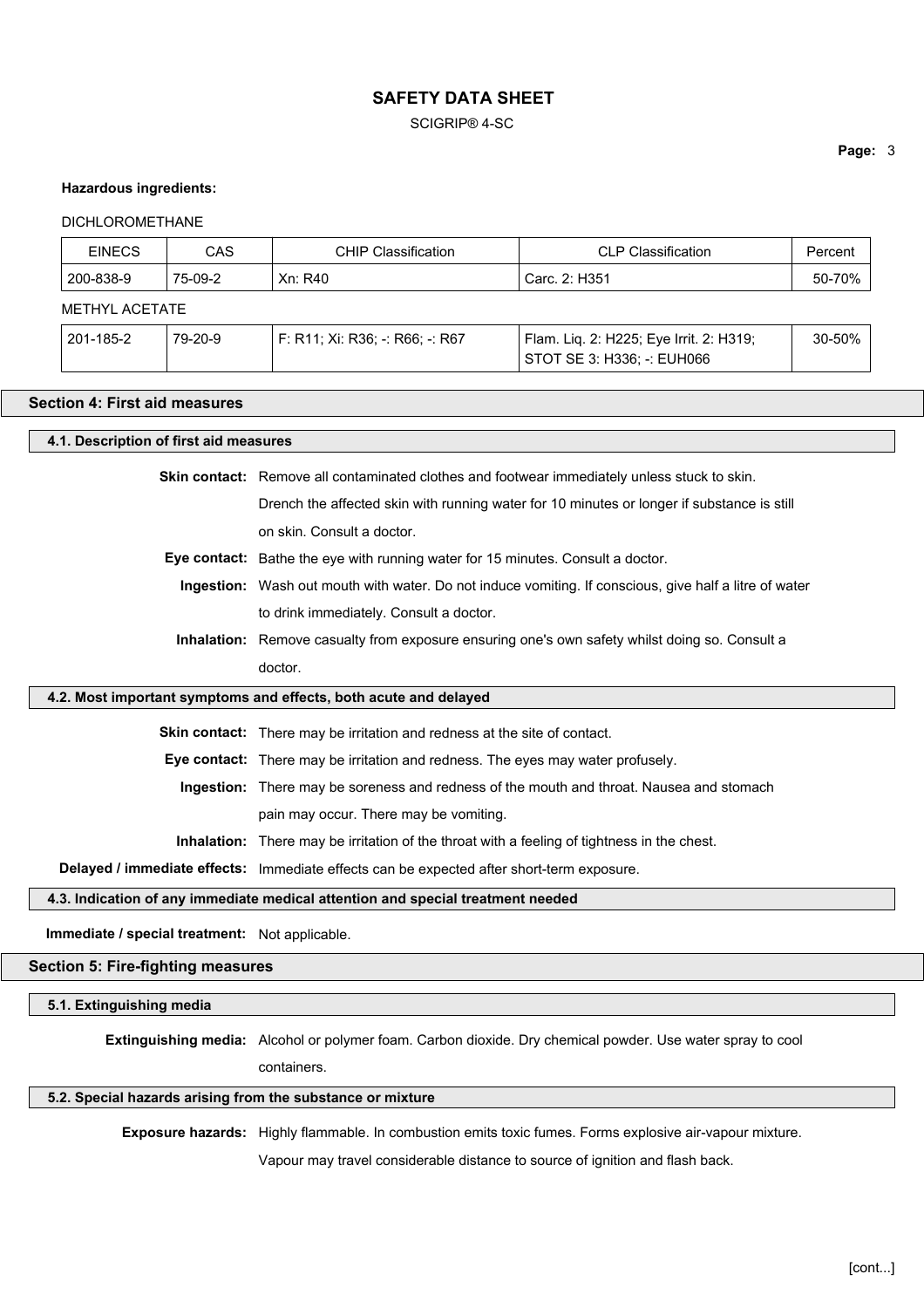SCIGRIP® 4-SC

#### **5.3. Advice for fire-fighters**

**Advice for fire-fighters:** Wear self-contained breathing apparatus. Wear protective clothing to prevent contact with skin and eyes.

# **Section 6: Accidental release measures**

# **6.1. Personal precautions, protective equipment and emergency procedures**

**Personal precautions:** Refer to section 8 of SDS for personal protection details. If outside do not approach from downwind. If outside keep bystanders upwind and away from danger point. Mark out the contaminated area with signs and prevent access to unauthorised personnel. Turn leaking containers leak-side up to prevent the escape of liquid. Eliminate all sources of ignition.

#### **6.2. Environmental precautions**

**Environmental precautions:** Do not discharge into drains or rivers. Contain the spillage using bunding.

# **6.3. Methods and material for containment and cleaning up**

**Clean-up procedures:** Absorb into dry earth or sand. Transfer to a closable, labelled salvage container for disposal by an appropriate method. Do not use equipment in clean-up procedure which may produce sparks.

#### **6.4. Reference to other sections**

**Reference to other sections:** Refer to section 8 of SDS.

# **Section 7: Handling and storage**

#### **7.1. Precautions for safe handling**

**Handling requirements:** Avoid direct contact with the substance. Ensure there is sufficient ventilation of the area.

Do not handle in a confined space. Avoid the formation or spread of mists in the air.

Smoking is forbidden. Use non-sparking tools.

# **7.2. Conditions for safe storage, including any incompatibilities**

**Storage conditions:** Store in a cool, well ventilated area. Keep container tightly closed. Keep away from sources of ignition. Prevent the build up of electrostatic charge in the immediate area. Ensure lighting and electrical equipment are not a source of ignition. **Suitable packaging:** Must only be kept in original packaging.

#### **7.3. Specific end use(s)**

**Specific end use(s):** PC1: Adhesives, sealants.

## **Section 8: Exposure controls/personal protection**

#### **8.1. Control parameters**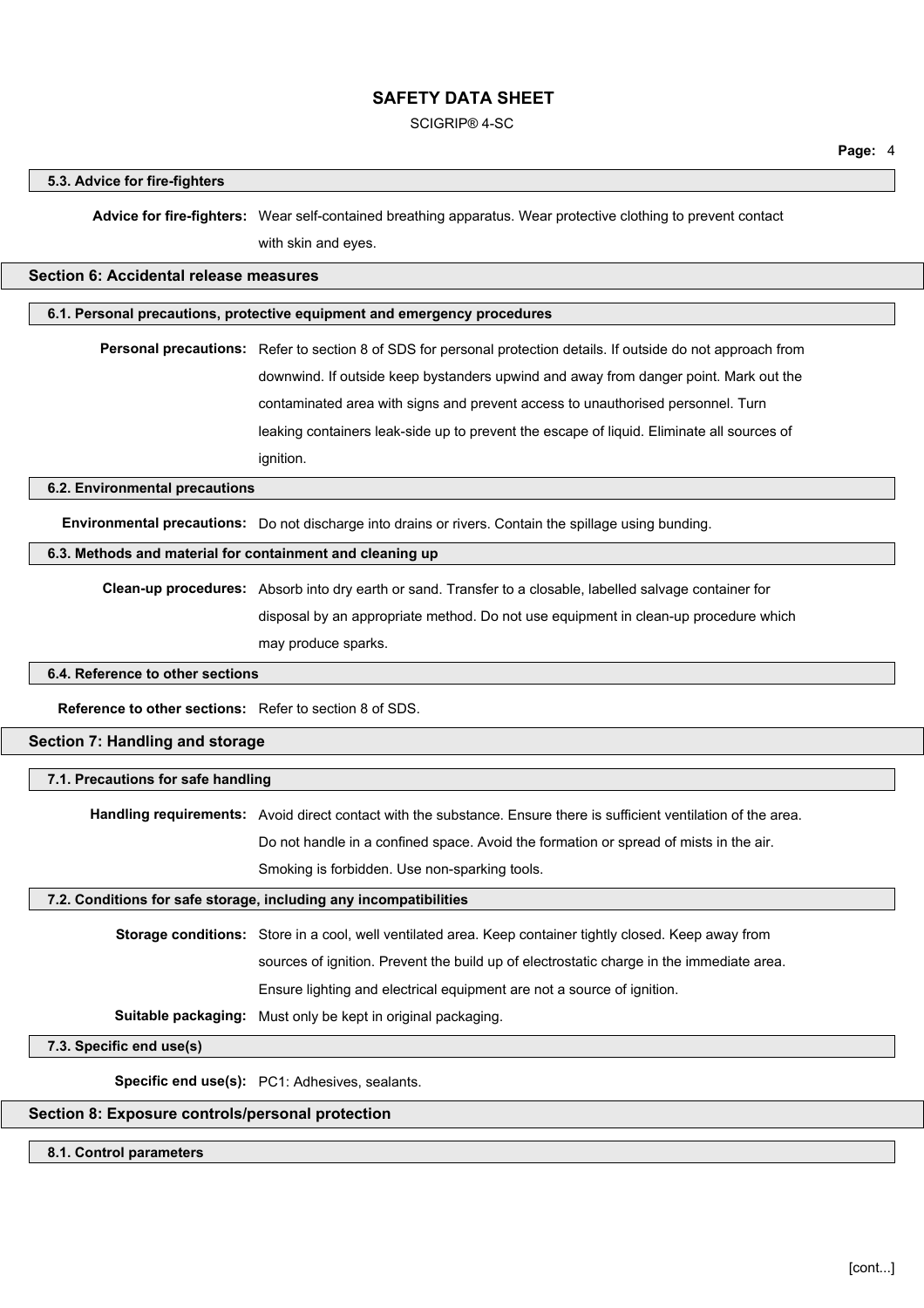SCIGRIP® 4-SC

## **Hazardous ingredients:**

#### **DICHLOROMETHANE**

| <b>Workplace exposure limits:</b>                           |                                                                                                          |                                       |              | Respirable dust          |              |  |
|-------------------------------------------------------------|----------------------------------------------------------------------------------------------------------|---------------------------------------|--------------|--------------------------|--------------|--|
| <b>State</b>                                                | 8 hour TWA                                                                                               |                                       | 15 min. STEL | 8 hour TWA               | 15 min. STEL |  |
| <b>UK</b>                                                   |                                                                                                          | 350 mg/m3                             | 1060 mg/m3   | $\overline{\phantom{a}}$ |              |  |
| <b>METHYL ACETATE</b>                                       |                                                                                                          |                                       |              |                          |              |  |
| <b>UK</b>                                                   |                                                                                                          | 616 mg/m3                             | 770 mg/m3    | $\overline{\phantom{a}}$ |              |  |
| <b>DNEL/PNEC Values</b>                                     |                                                                                                          |                                       |              |                          |              |  |
| <b>DNEL / PNEC</b> No data available.                       |                                                                                                          |                                       |              |                          |              |  |
| 8.2. Exposure controls                                      |                                                                                                          |                                       |              |                          |              |  |
|                                                             | Engineering measures: Ensure there is sufficient ventilation of the area. Ensure lighting and electrical |                                       |              |                          |              |  |
| equipment are not a source of ignition.                     |                                                                                                          |                                       |              |                          |              |  |
|                                                             | Respiratory protection: Self-contained breathing apparatus must be available in case of emergency.       |                                       |              |                          |              |  |
|                                                             | Hand protection: Impermeable gloves.                                                                     |                                       |              |                          |              |  |
| Eye protection: Safety glasses. Ensure eye bath is to hand. |                                                                                                          |                                       |              |                          |              |  |
|                                                             | Skin protection: Impermeable protective clothing.                                                        |                                       |              |                          |              |  |
| Section 9: Physical and chemical properties                 |                                                                                                          |                                       |              |                          |              |  |
| 9.1. Information on basic physical and chemical properties  |                                                                                                          |                                       |              |                          |              |  |
|                                                             | State: Liquid                                                                                            |                                       |              |                          |              |  |
|                                                             |                                                                                                          | <b>Colour: Colourless</b>             |              |                          |              |  |
|                                                             |                                                                                                          | Viscosity: Non-viscous                |              |                          |              |  |
| Boiling point/range°C: 57                                   |                                                                                                          |                                       |              | Flash point°C: -9        |              |  |
| 9.2. Other information                                      |                                                                                                          |                                       |              |                          |              |  |
|                                                             |                                                                                                          | Other information: No data available. |              |                          |              |  |

**Section 10: Stability and reactivity**

**10.1. Reactivity**

**Reactivity:** Stable under recommended transport or storage conditions.

**10.2. Chemical stability**

**Chemical stability:** Stable under normal conditions. Stable at room temperature.

## **10.3. Possibility of hazardous reactions**

**Hazardous reactions:** Hazardous reactions will not occur under normal transport or storage conditions.

Decomposition may occur on exposure to conditions or materials listed below.

**Page:** 5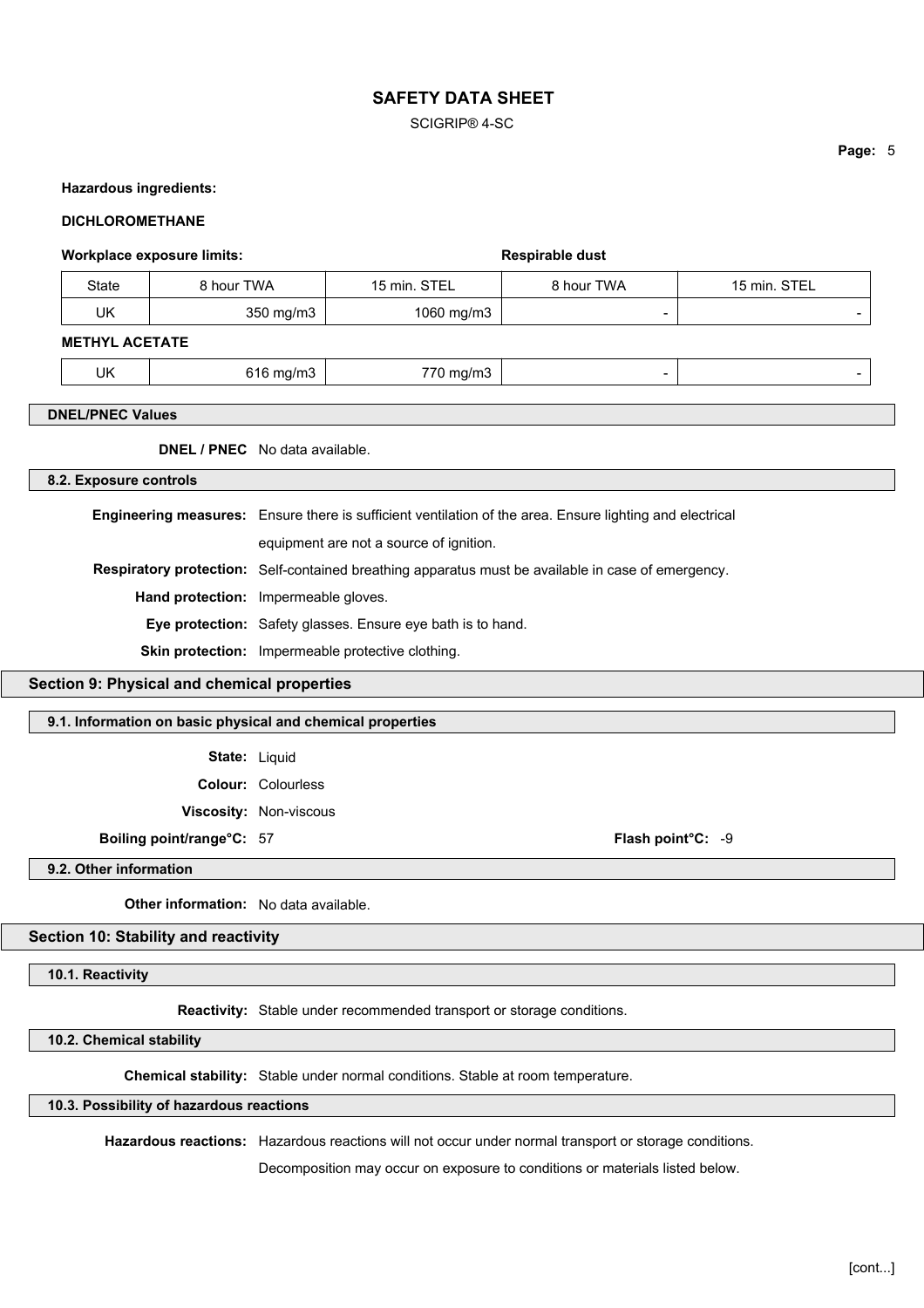#### SCIGRIP® 4-SC

#### **10.4. Conditions to avoid**

#### **Conditions to avoid:** Heat. Hot surfaces. Sources of ignition. Flames.

## **10.5. Incompatible materials**

**Materials to avoid:** Strong oxidising agents. Strong acids.

#### **10.6. Hazardous decomposition products**

**Haz. decomp. products:** In combustion emits toxic fumes.

#### **Section 11: Toxicological information**

**11.1. Information on toxicological effects**

#### **Hazardous ingredients:**

#### **DICHLOROMETHANE**

| <b>DERMAL</b> | <b>RAT</b> | LC50 | >2000 | mg/kg |
|---------------|------------|------|-------|-------|
| <b>ORAL</b>   | <b>RAT</b> | LD50 | >2000 | mg/kg |
| VAPOURS       | <b>RAT</b> | LD50 | 52000 | mg/kg |

#### **METHYL ACETATE**

| ORL | <b>RAT</b> | LD50        | >5 | gm/kg |
|-----|------------|-------------|----|-------|
| SCU | <b>RAT</b> | <b>LDLO</b> |    | gm/kg |

# **Relevant effects for mixture:**

| Effect            | Route | <b>Basis</b>             |
|-------------------|-------|--------------------------|
| <b>Irritation</b> | OPT   | calculated<br>Hazardous. |

#### **Symptoms / routes of exposure**

**Skin contact:** There may be irritation and redness at the site of contact.

**Eye contact:** There may be irritation and redness. The eyes may water profusely.

**Ingestion:** There may be soreness and redness of the mouth and throat. Nausea and stomach

pain may occur. There may be vomiting.

**Inhalation:** There may be irritation of the throat with a feeling of tightness in the chest.

**Delayed / immediate effects:** Immediate effects can be expected after short-term exposure.

# **Section 12: Ecological information**

# **12.1. Toxicity**

**Hazardous ingredients:**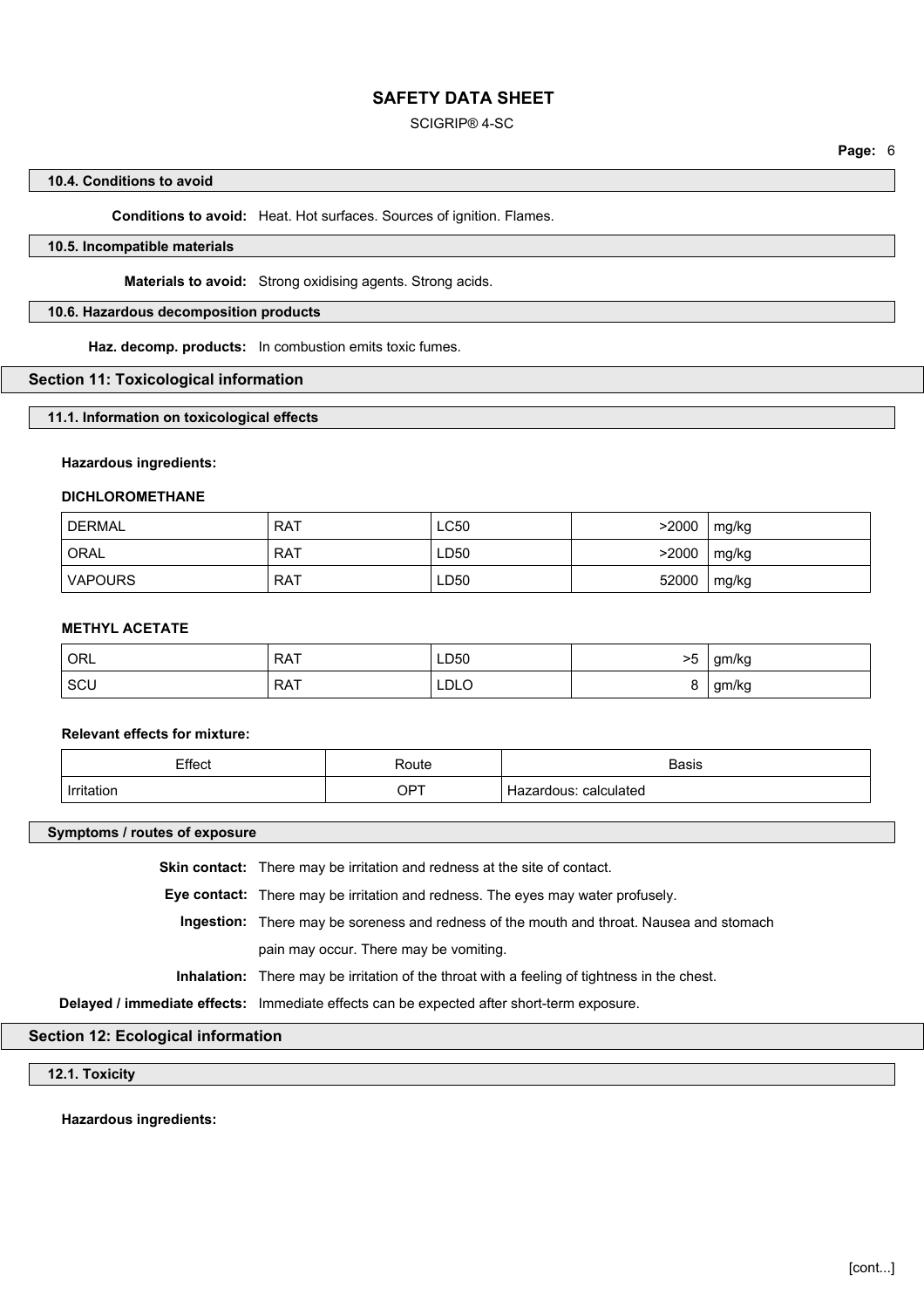## SCIGRIP® 4-SC

**Page:** 7

#### **DICHLOROMETHANE**

| DAPHNIA MAGNA                          | 48H EC50 | 1682  | mg/l |
|----------------------------------------|----------|-------|------|
| GREEN ALGA (Selenastrum capricornutum) | 48H EC50 | 45.41 | mg/l |
| PIMEPHALES PROMELAS                    | 96H LC50 | 193   | mq/l |

#### **12.2. Persistence and degradability**

#### **Persistence and degradability:** Biodegradable.

#### **12.3. Bioaccumulative potential**

**Bioaccumulative potential:** No bioaccumulation potential.

**12.4. Mobility in soil**

**Mobility:** Readily absorbed into soil.

#### **12.5. Results of PBT and vPvB assessment**

**PBT identification:** This product is not identified as a PBT/vPvB substance.

**12.6. Other adverse effects**

**Other adverse effects:** Negligible ecotoxicity.

## **Section 13: Disposal considerations**

#### **13.1. Waste treatment methods**

**Disposal operations:** Transfer to a suitable container and arrange for collection by specialised disposal

company.

**NB:** The user's attention is drawn to the possible existence of regional or national regulations regarding disposal.

# **Section 14: Transport information**

**14.1. UN number**

**UN number:** UN1992

## **14.2. UN proper shipping name**

**Shipping name:** FLAMMABLE LIQUID, TOXIC, N.O.S.

(mixture containing: METHYL ACETATE; DICHLOROMETHANE)

**14.3. Transport hazard class(es)**

**Transport class:** 3 (6.1)

**14.4. Packing group**

**Packing group:** II

**14.5. Environmental hazards**

**Environmentally hazardous:** No **Marine pollutant:** No